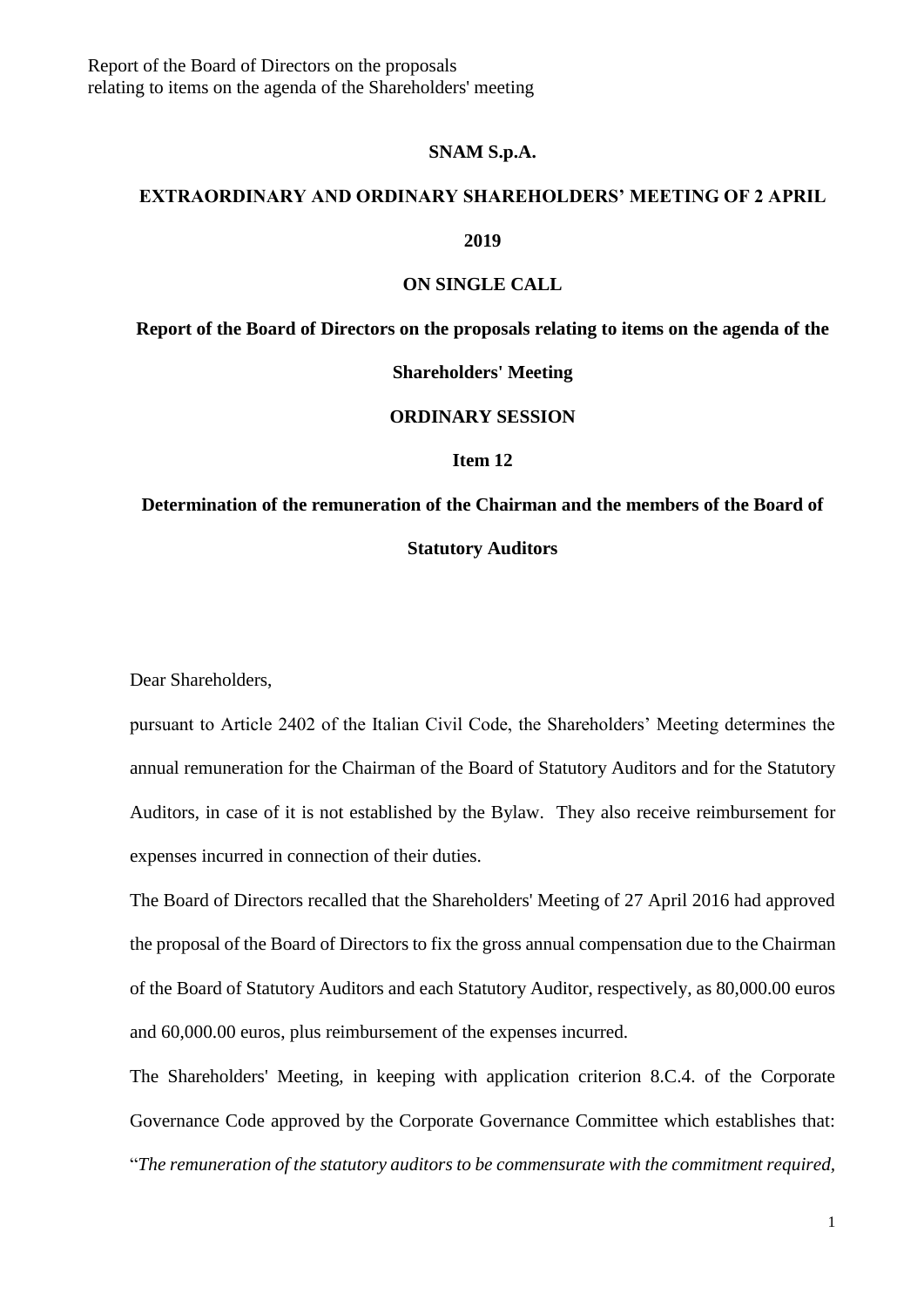*the importance of the role held as well as the dimensional and sectoral characteristics of the company*," had approved an adjustment to the remuneration of the Chairman of the Board of Statutory Auditors and of each Statutory Auditor in consideration of the evolving complexity of the Company and Group, and of the regulatory framework which required greater commitment from statutory auditors and increased their responsibility.

The aforementioned remunerations are still consistent in terms of the benchmark analysis performed with reference to FTSE MIB companies and in relation to the commitment required by the Company to fulfil the office.

Taking what has been stated above into account, the Board of Directors, considering the remuneration fixed by the Shareholders' Meeting of 27 April 2016 to be adequate, proposes to fix the gross annual compensation due to the Chairman of the Board of Statutory Auditors and each Statutory Auditor, respectively, in Euro 80,000.00 and Euro 60,000.00, plus reimbursement of the expenses.

It is noted that, on 18 April 2008, the Shareholders' Meeting authorised the Board of Directors to extend the insurance policy, provided for the management to cover professional risks, to the directors and to the statutory auditors of Snam S.p.A. according to the standard terms and conditions in practice on the insurance market. his policy, which also guarantees cover for new members of such bodies, provides overall a limit of liability and an annual premium, respectively, of Euro 50 million and euro 170,000.

Dear Shareholders,

you are invited to approve the proposal to fix the gross annual compensation due to the Chairman of the Board of Statutory Auditors and each Statutory Auditor, respectively, in Euro 80,000.00 and Euro 60,000.00, plus reimbursement of the expenses.

2